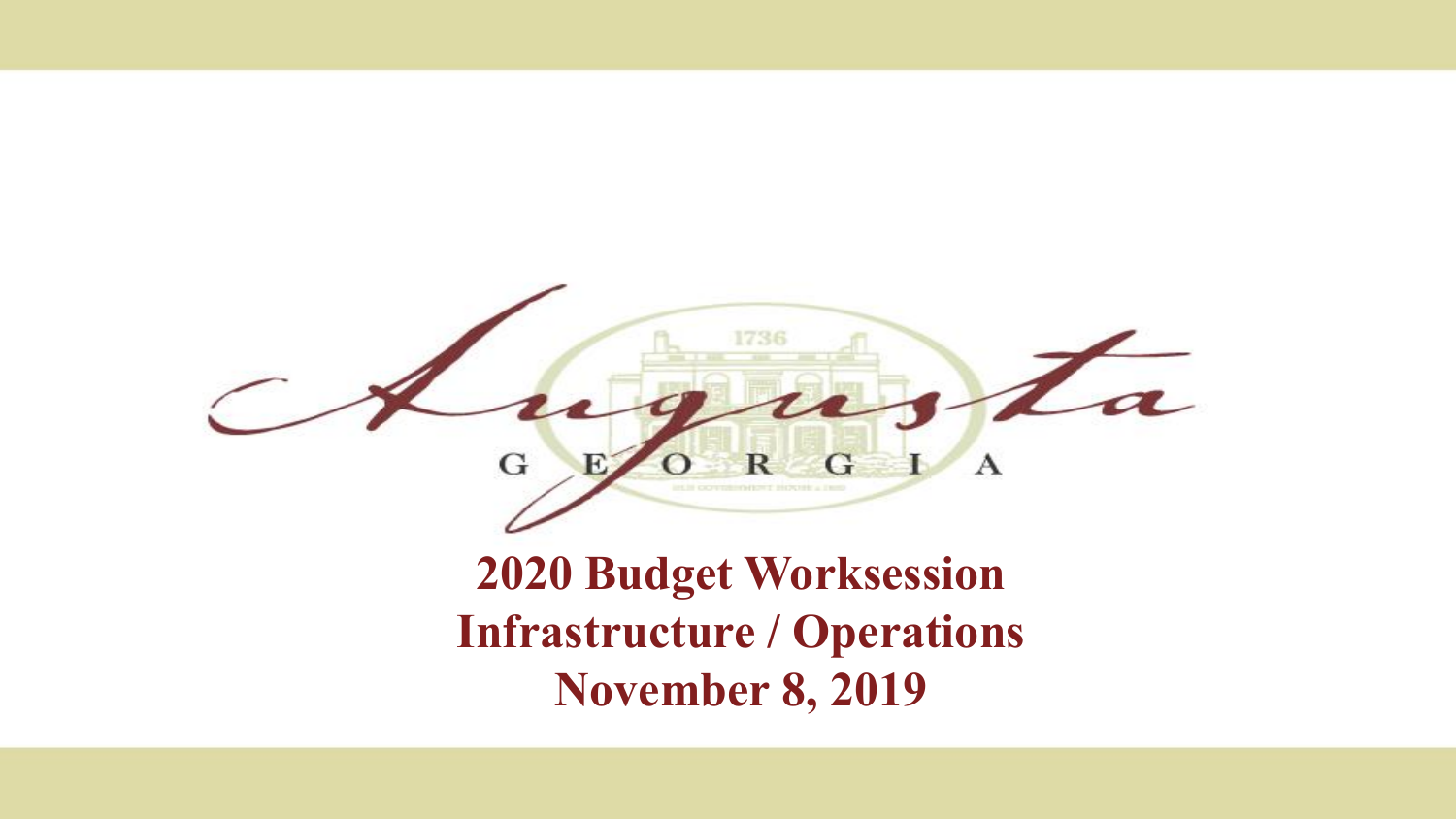### General Fund Budget Commitments

| <b>Revenue</b>                               |               |           |
|----------------------------------------------|---------------|-----------|
| 2020                                         | \$168,290,090 |           |
| 2019                                         | 162,583,140   |           |
| <b>Additional Revenue in 2020</b>            | $\varsigma$   | 5,706,950 |
|                                              |               |           |
| <b>Allocated To:</b>                         |               |           |
| <b>Commitments</b>                           |               |           |
| <b>Gold Cross Contract</b>                   | $\zeta$       | 600,000   |
|                                              |               |           |
| <b>Probation Services</b>                    |               | 282,420   |
| <b>Election Expenses</b>                     |               | 537,130   |
| <b>Special Election Expenses</b>             |               | 190,000   |
| <b>Disparity Study</b>                       |               | 200,000   |
| Full year funding to programs approved 2019  |               | 345,670   |
| Full year funding to personnel approved 2019 |               | 438,100   |
| <b>Total Commitments</b>                     |               | 2,593,320 |

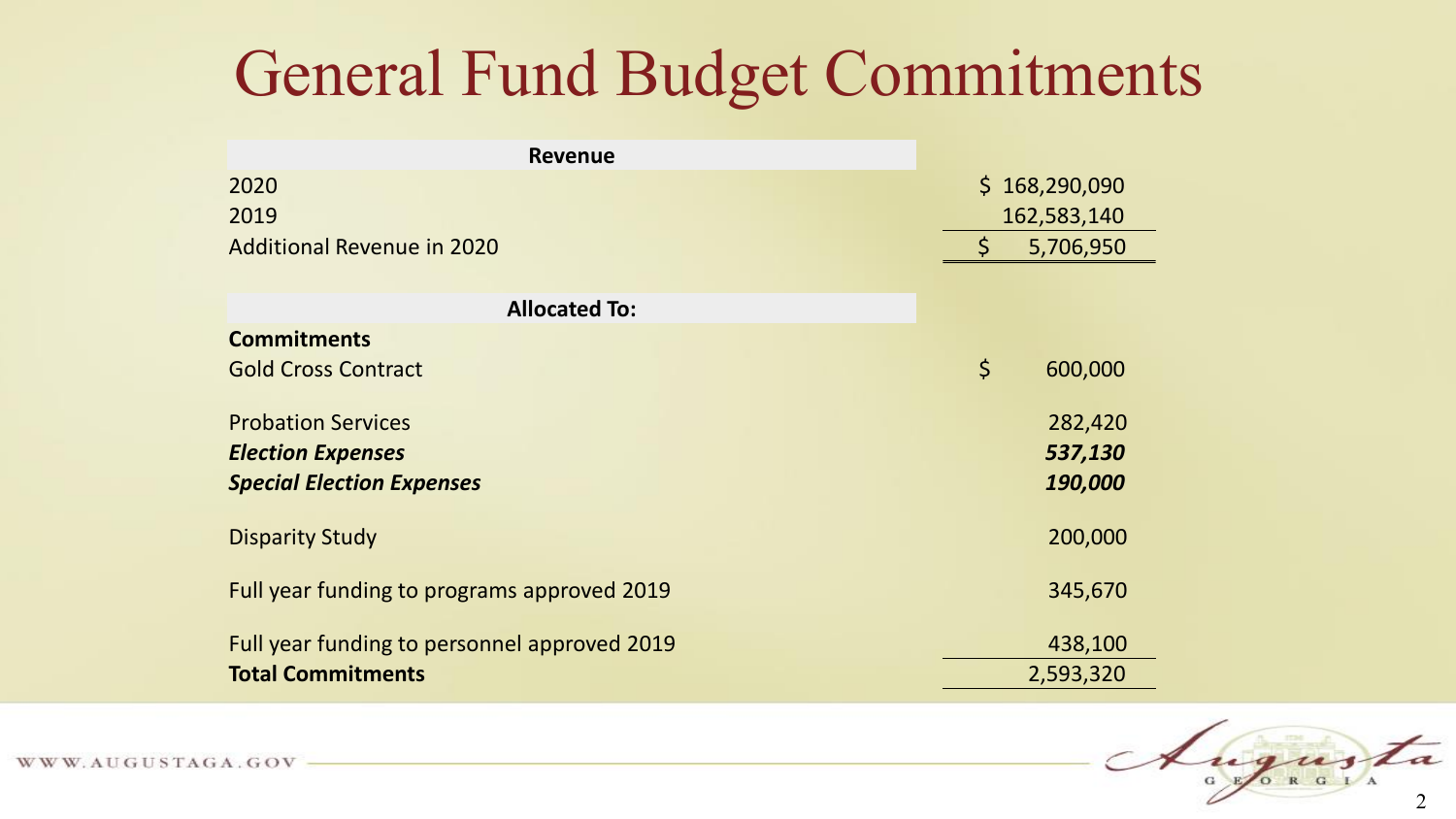## 2020 Budget – Expenditure by Fund Type



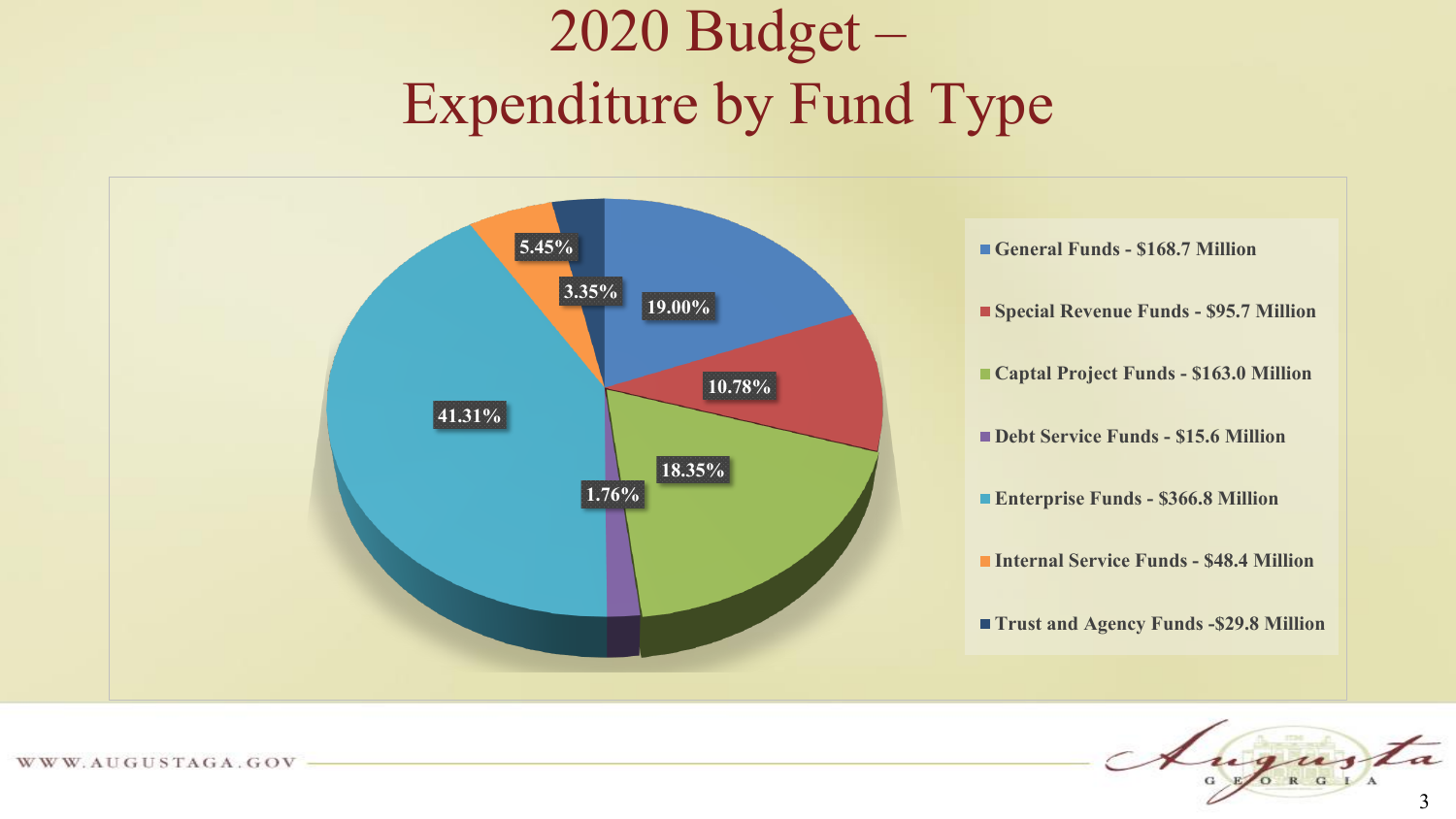### 2020 Budget – General Fund Revenue by Type



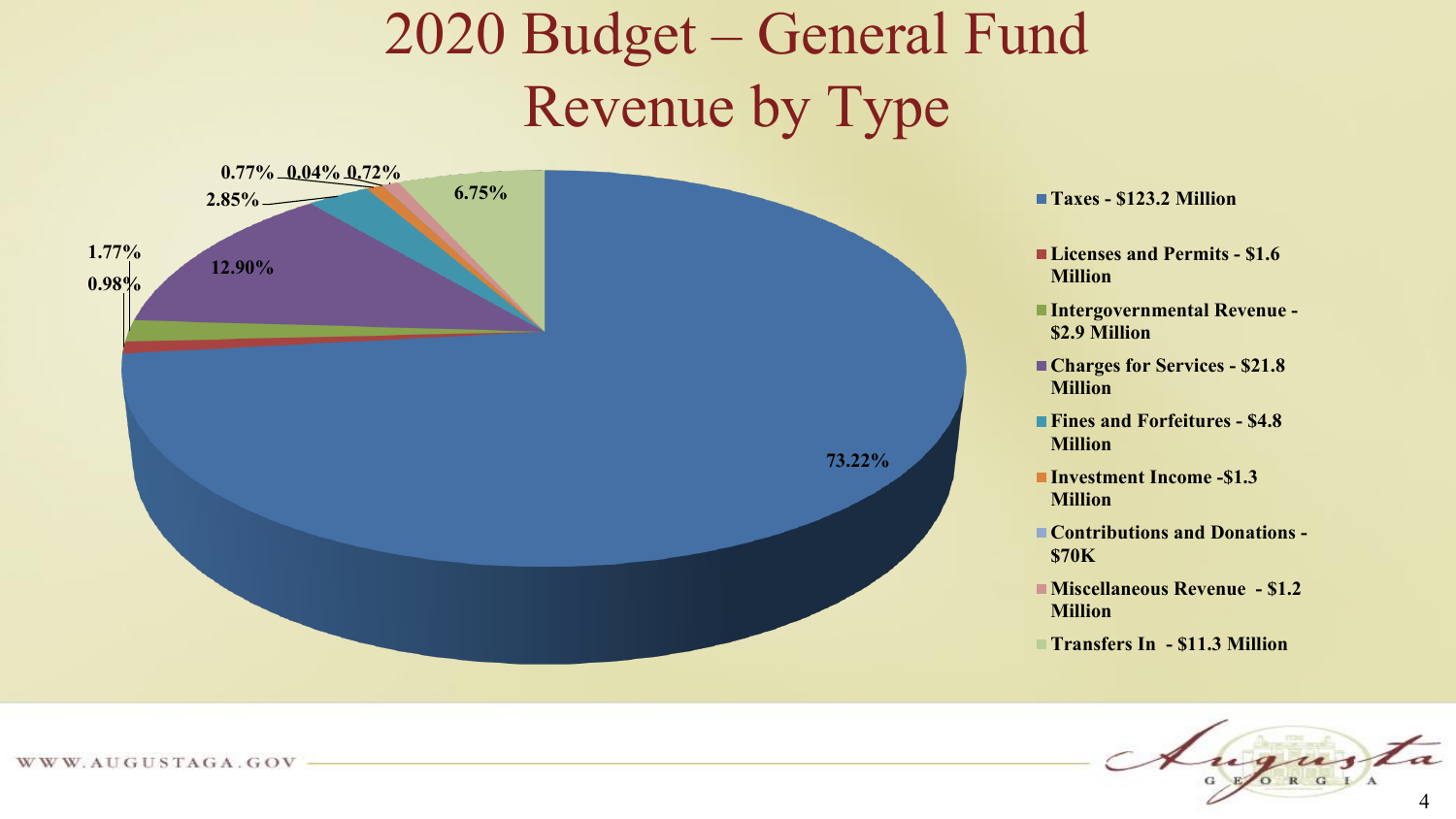#### 2020 Budget – General Fund Tax Revenue



**Ad Valorem Taxes - \$57.0 Million**

**Transfer Taxes - \$1.2 Million**

**Franchise Taxes -\$24.6 million**

**Local Option Sales Taxes - \$35.8 Million**

**Alcoholic Beverage Taxes - \$3.5 Million**

**Penalties - \$1.1 Million**

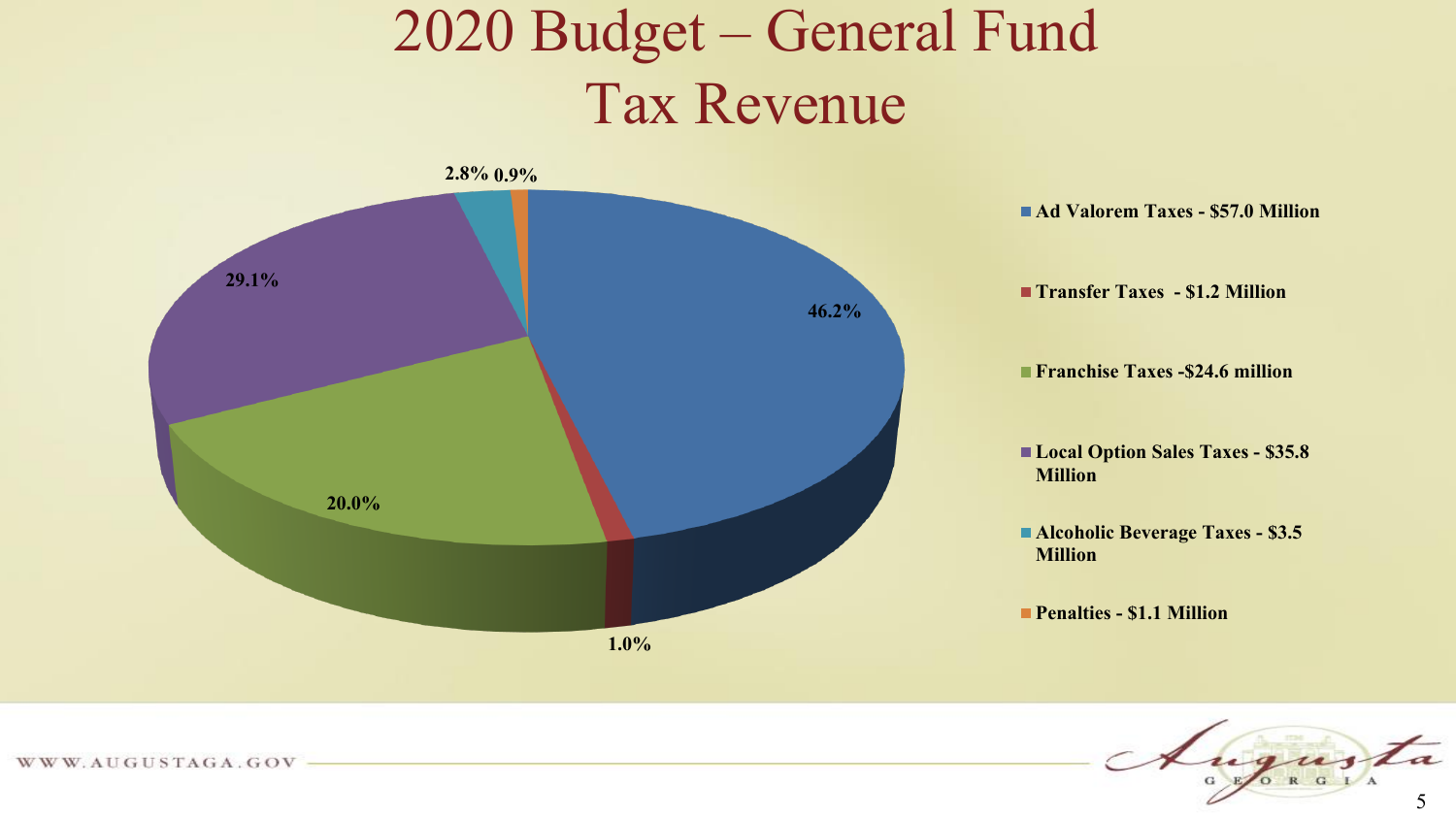# 2020 Budget – operating expenditures by category



**Personnel Services & Employee Benefits -\$98.1 Million**

**Purchased/Contracted Services - \$19.1Million**

**Supplies - \$20.8 Million**

**Interfund/Interdepartmental - \$7.2 Million**

**Other Costs - \$5.7 million**

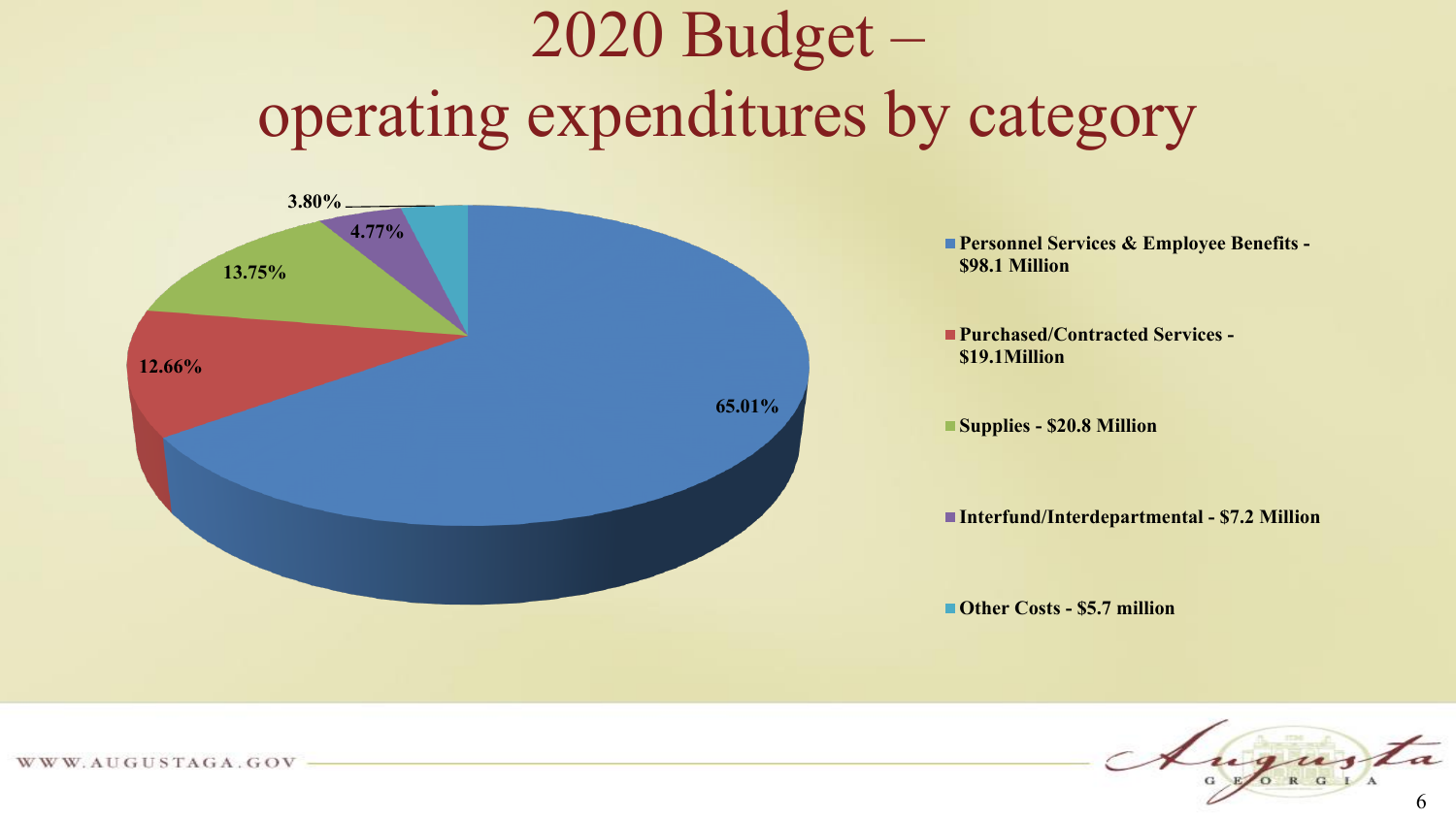# 2020 Budget – General Fund Expenditures by function



**Judicial - \$22.5 Million Public Safety - \$69.6 Million Public Works - \$6.1 Million Health & Welfare - \$1.7 Million Culture-Recreation - \$16.1 Million Housing & Development - \$2.1 Million Non-Departmental - \$1.8 Million Operating Transfers Out - \$16.6**

**Million**

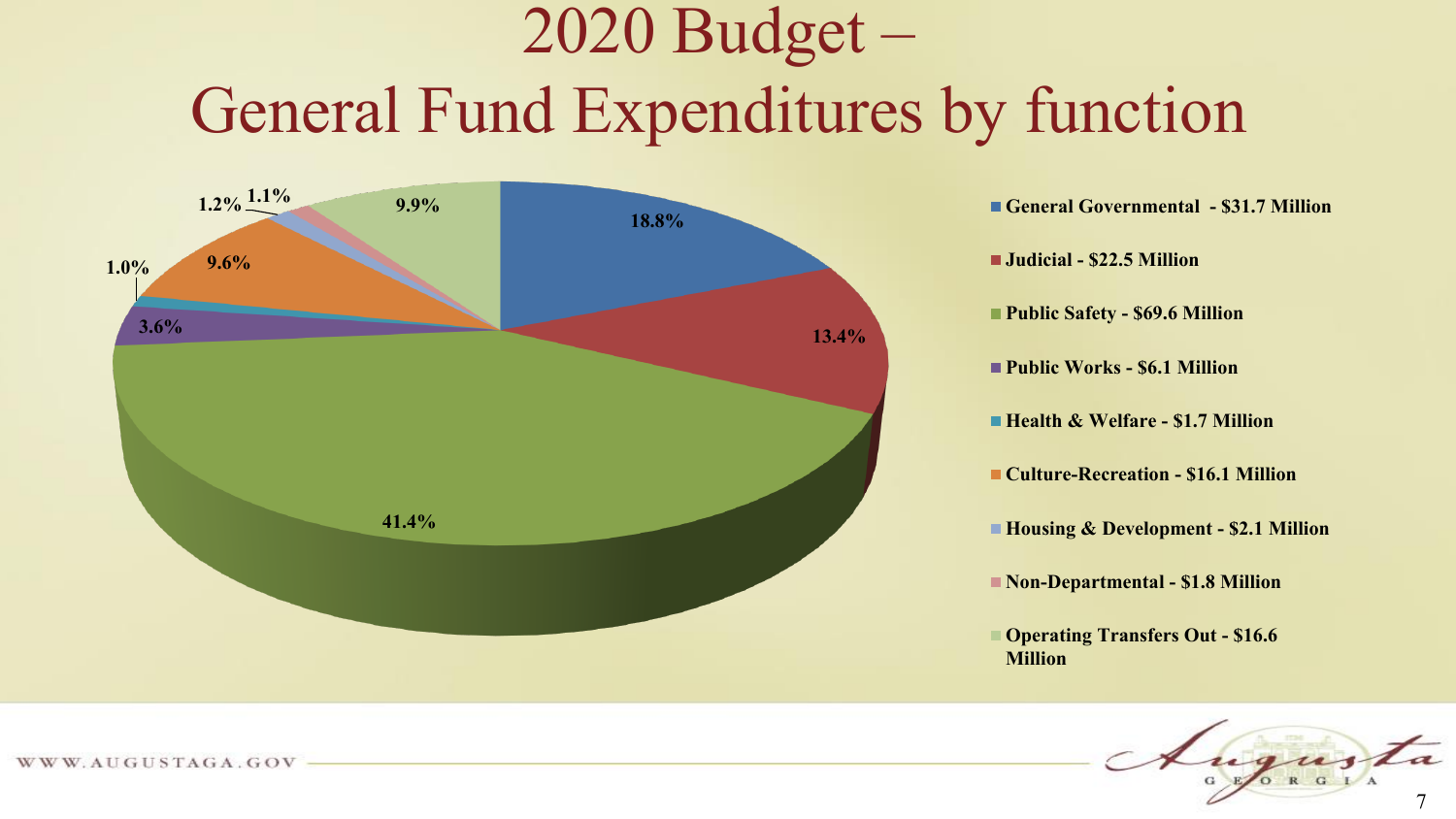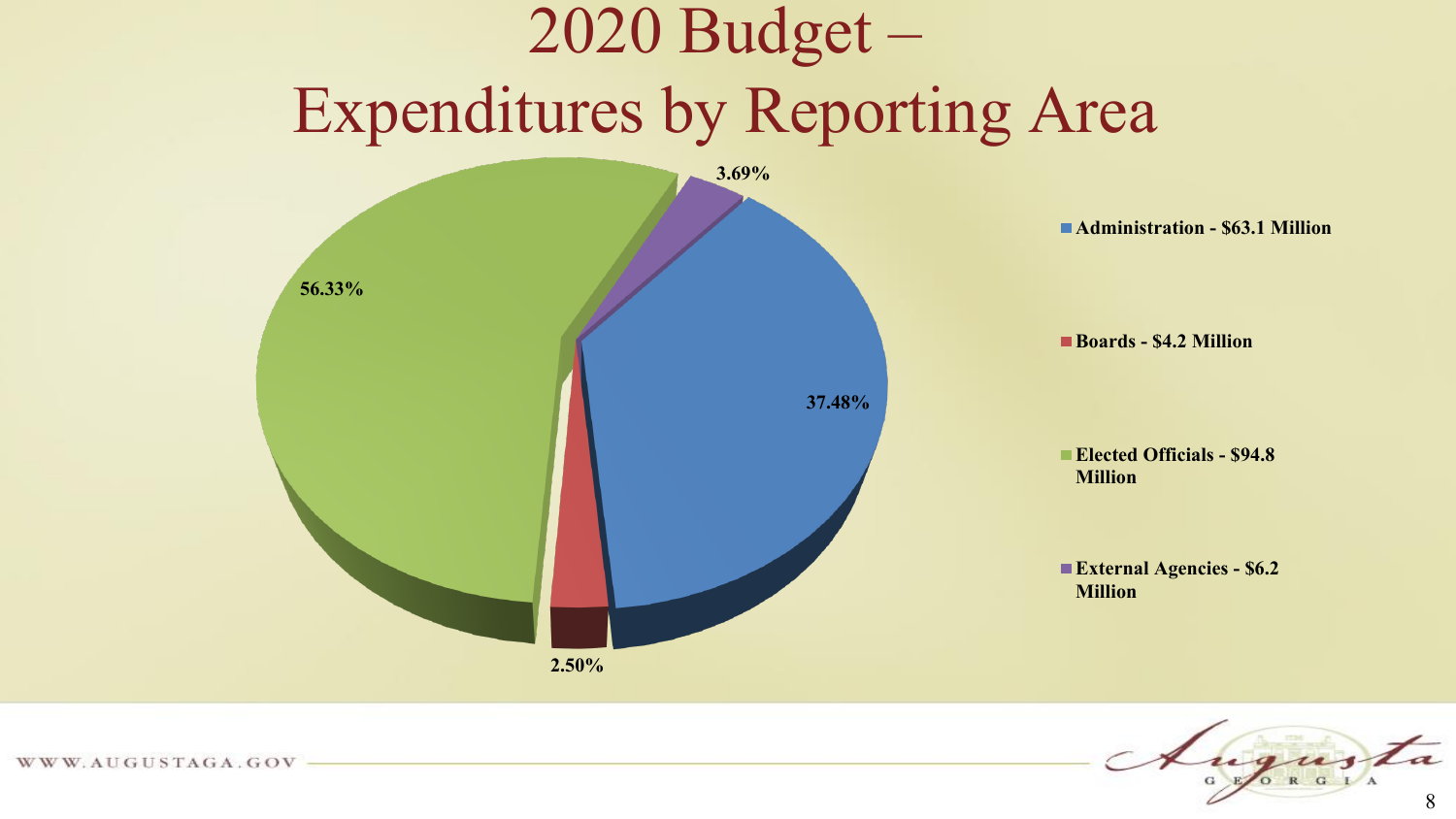#### 2020 budget constraints

#### Limited additional resources + Unlimited funding requests



#### Funding of projects and personnel that will have the biggest impact



AUGUSTAGA.GOV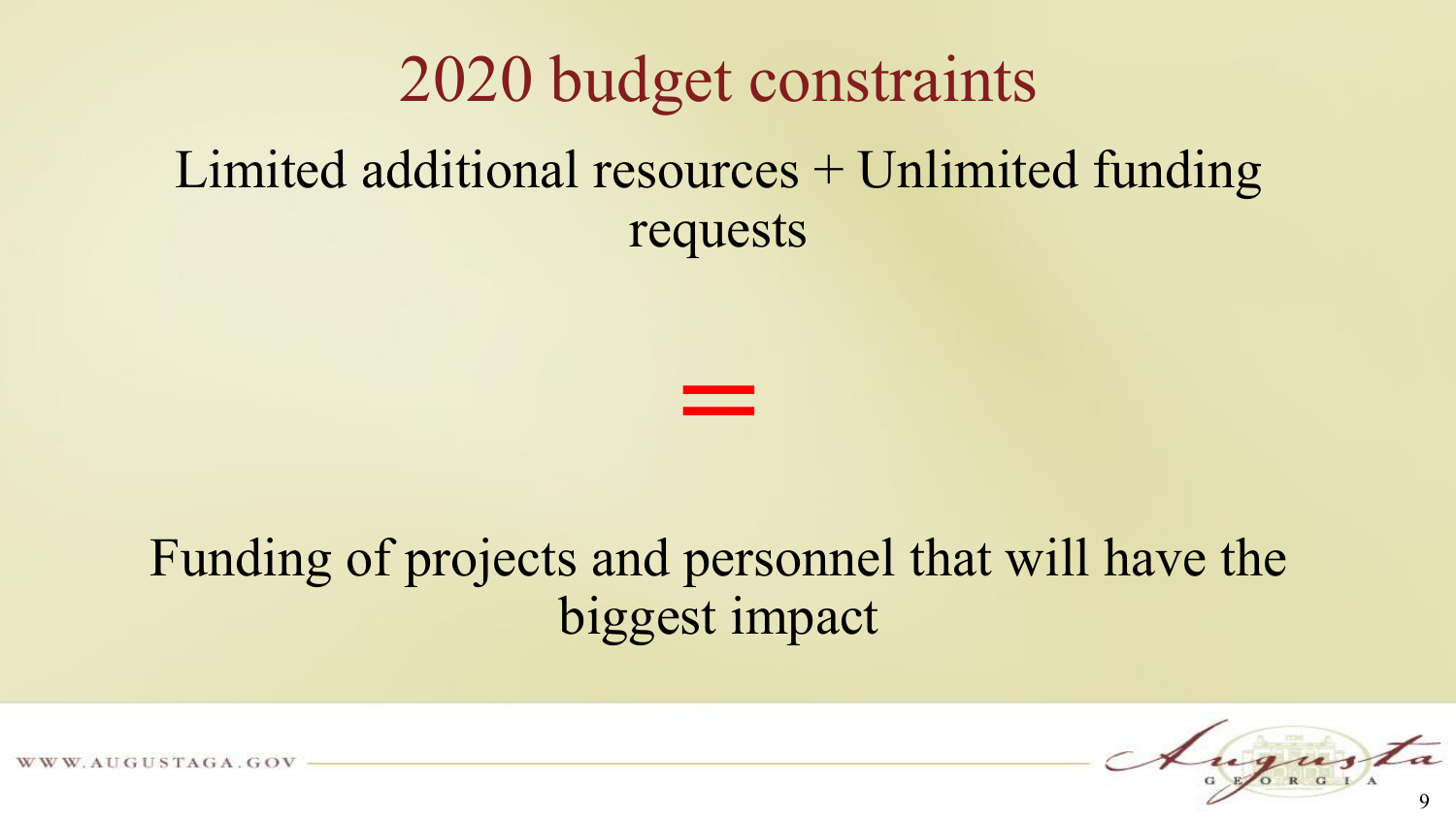## Board of Elections

- 2020 has three scheduled election dates
	- March Presidential Primary
	- May Local non partisan elections
	- November Presidential Election
- Budget increase for 2020
	- \$ 537,130 for election expenses
	- \$190,000 for special election expenses

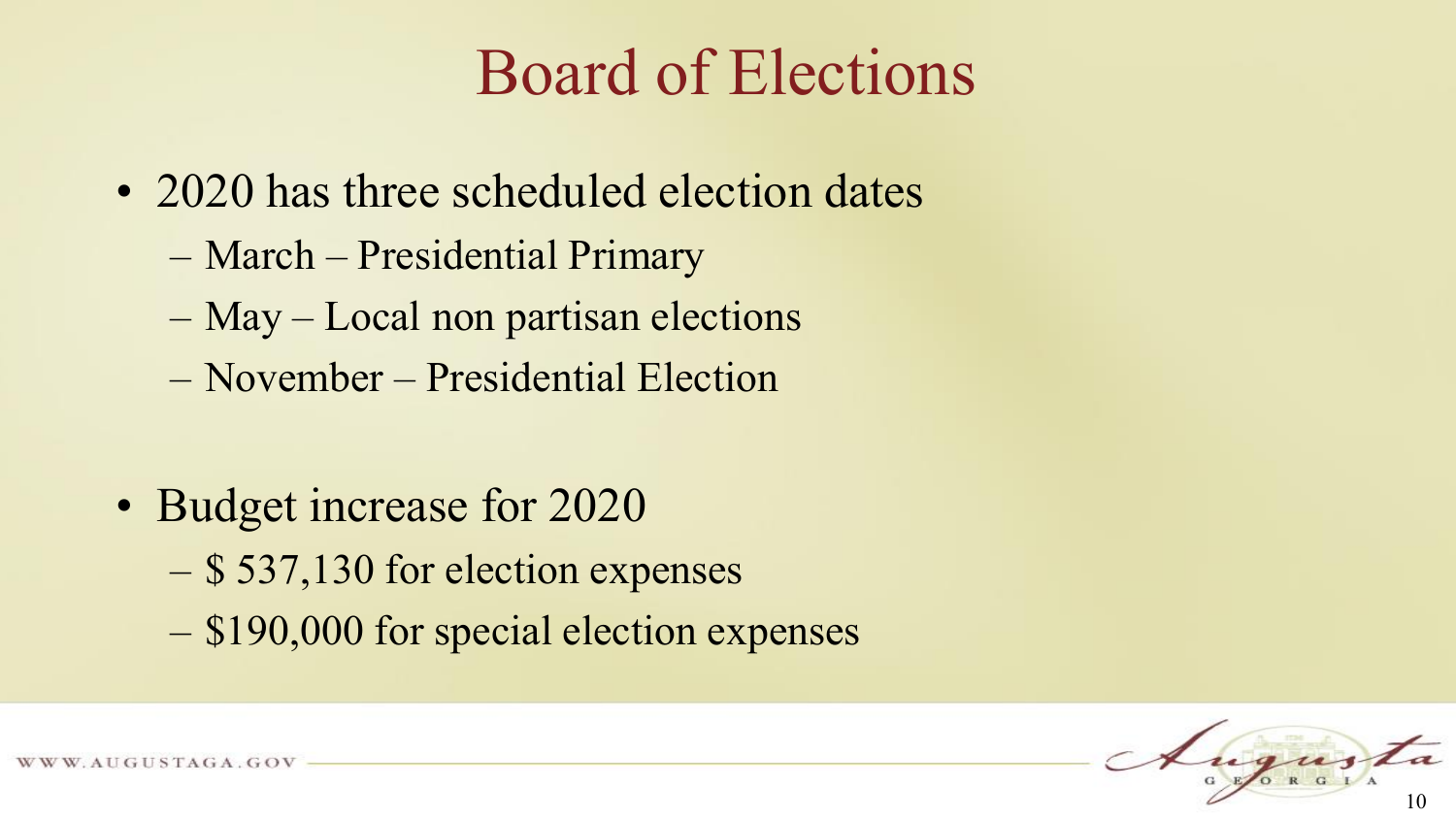# Disparity Study

- Study is to be completed in 2020
	- Initial funding of \$250,000 approved in 2016
	- Additional funding of \$200,000 approved in 2019

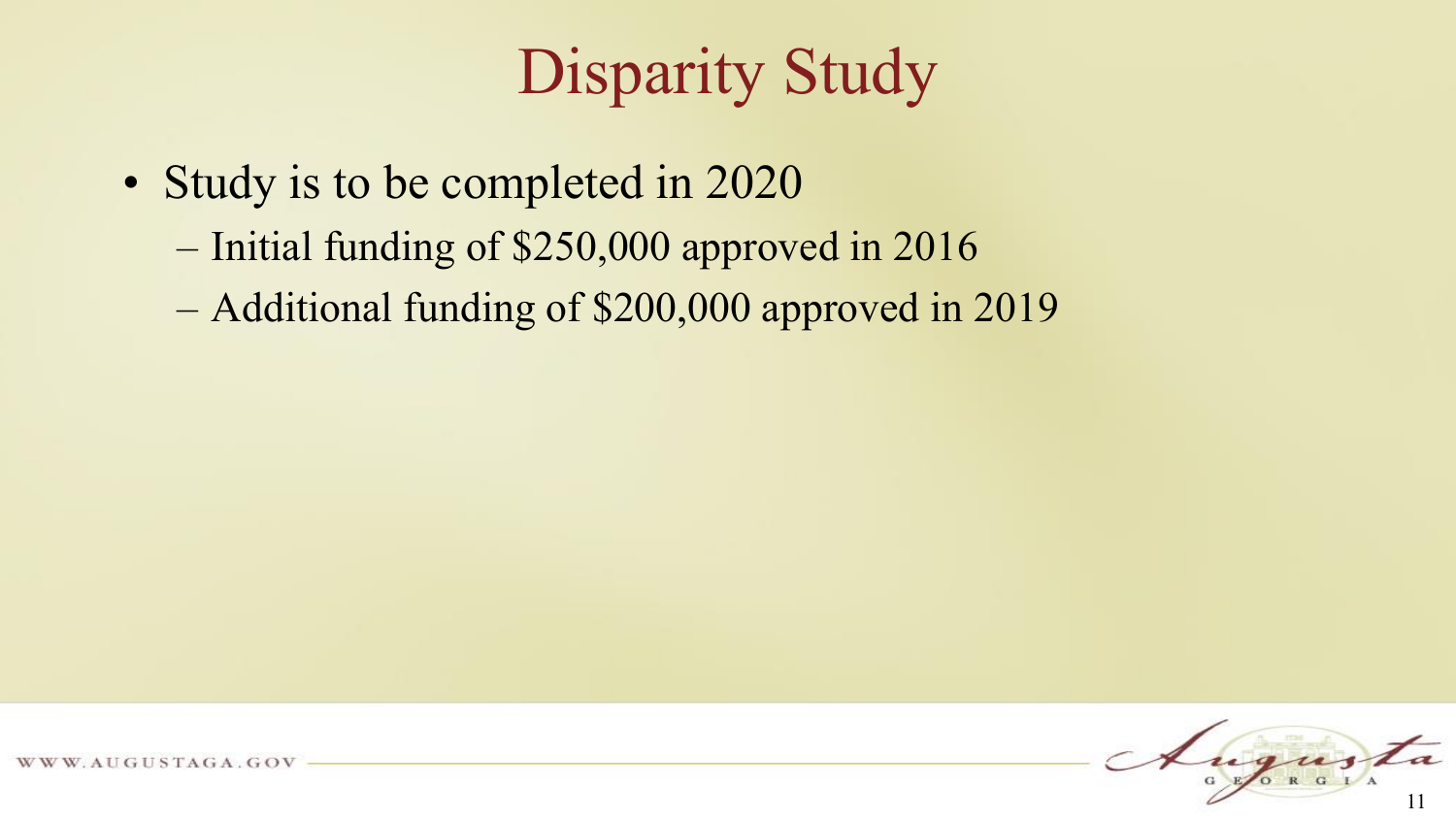## Engineering – General Fund

- Additional Funding Requested
	- Projects
		- Requested
			- Road and Pothole repair \$ 2,000,000
			- Tree maintenance \$ 1,000,000
				- *This request represented a 58.8% increase from 2019 funding levels*
		- Recommended
			- Road and Pothole repair \$300,000
			- Tree Maintenance \$200,000
	- Personnel
		- Requested 5 new positions \$ 272,086
		- Recommended no new positions

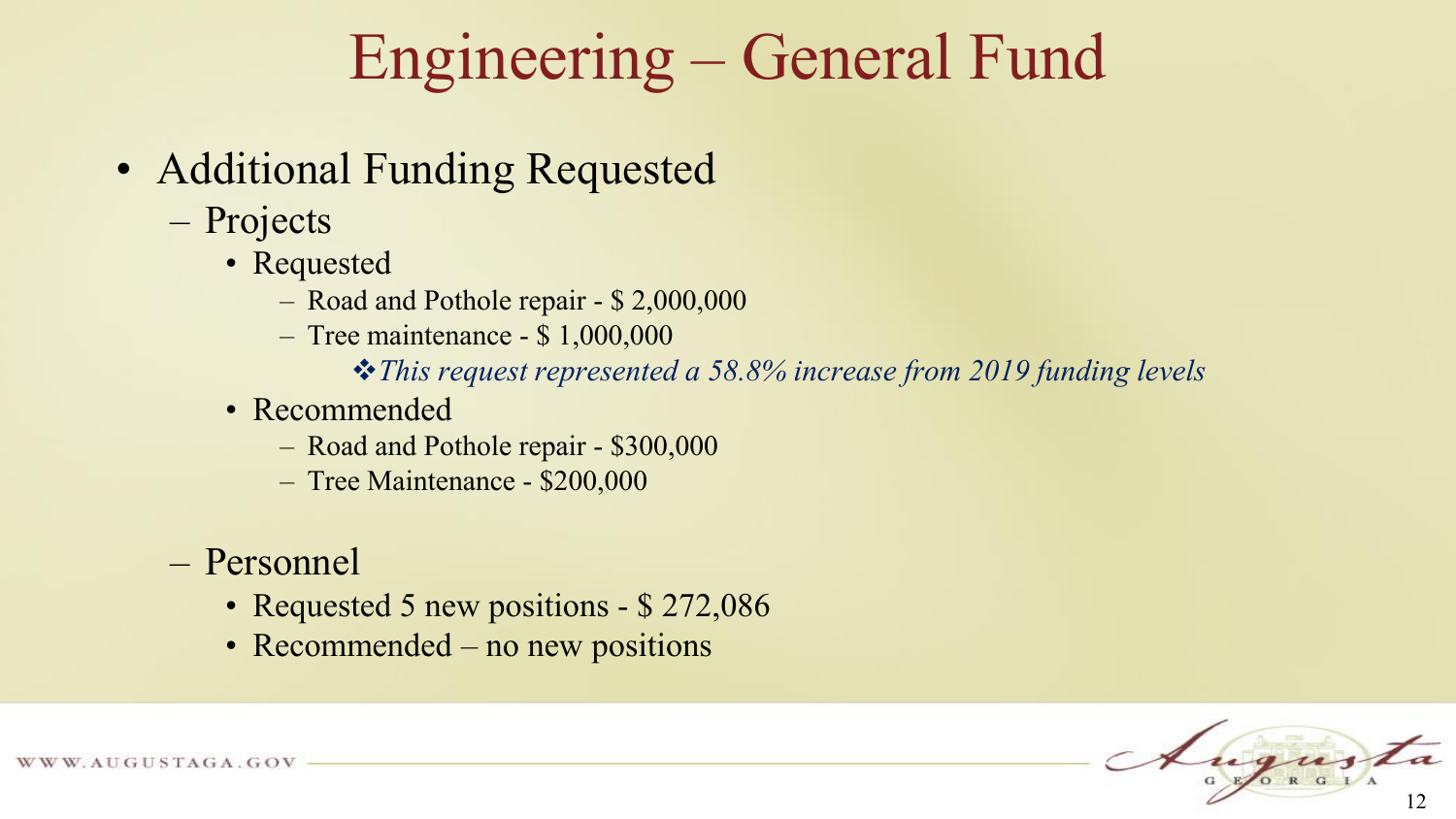## Additional funding sources

• Along with funding from the general fund, Engineering is able to access funding from the following sources to complete projects:

**>SPLOST**  $\triangleright$  TIA  $\triangleright$  TIA discretionary LMIG (Local Maintenance Improvement Grants) Other federal/state grants **>Stormwater** 

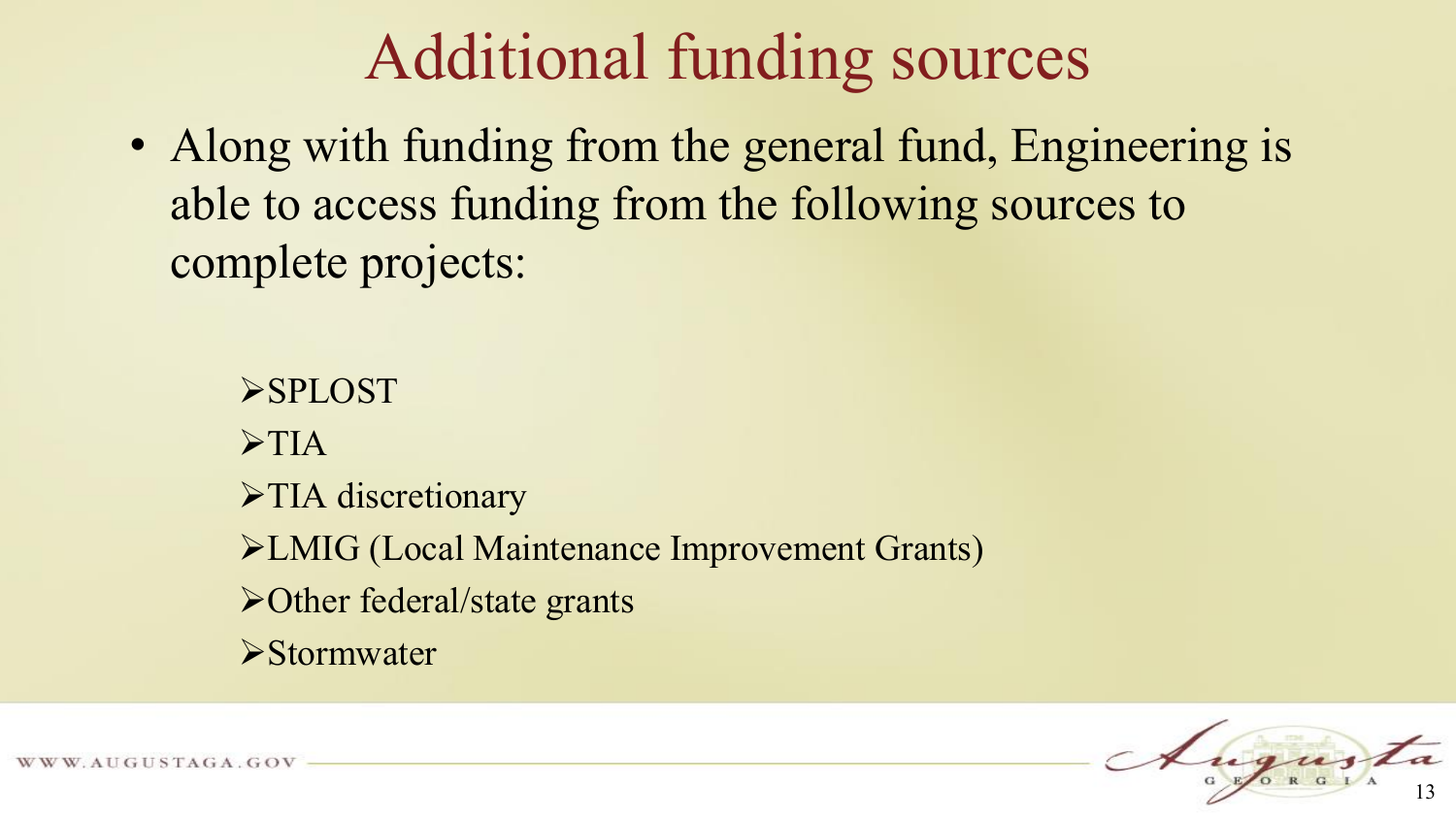### Parks and Recreation

- Additional Funding Requested
	- Projects
		- Requested
			- Westview Cemetery mowing \$ 66,000
			- Eastview Park Operations \$13,800
			- Jamestown CC operations \$10,500
			- Merry St. Craft program instruction \$20,000
			- McDuffie Wood Nutrition Program \$7,200
		- Recommended
			- Westview Cemetery mowing \$66,000
			- McDuffie Wood Nutrition Program \$5,000
	- Personnel
		- Requested
			- 20 new positions  $$1,040,210$
			- Increased part time funding
		- Recommended increase life guard wages to \$14 per hour \$133,765

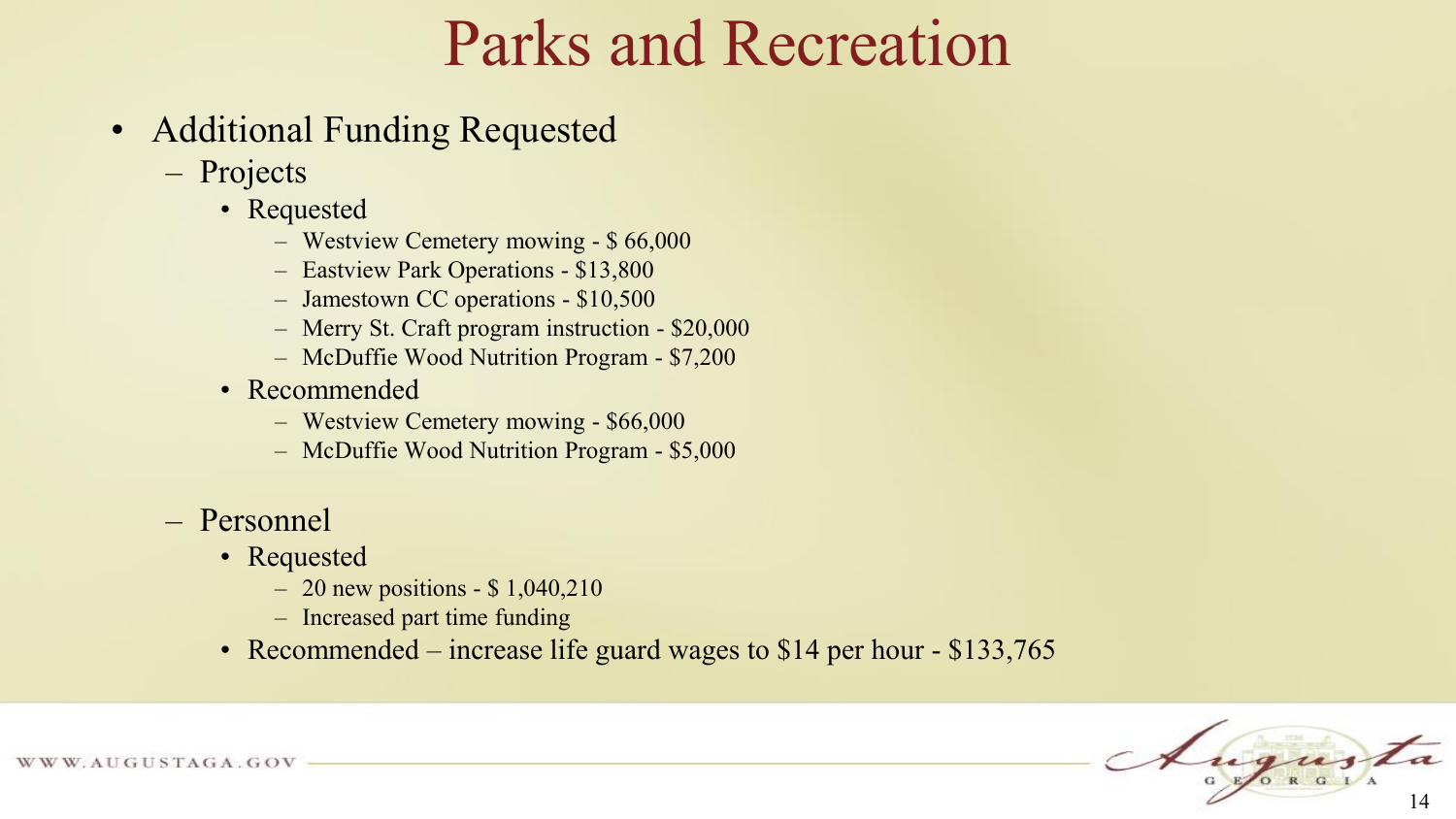## Animal Services

- Additional Funding Requested
	- Projects
		- Requested
			- Equipment/supplies \$58,000
		- Recommended
			- Increase veterinary service \$32,000
	- Personnel
		- Requested 2 new positions \$140,867
		- Recommended no new positions

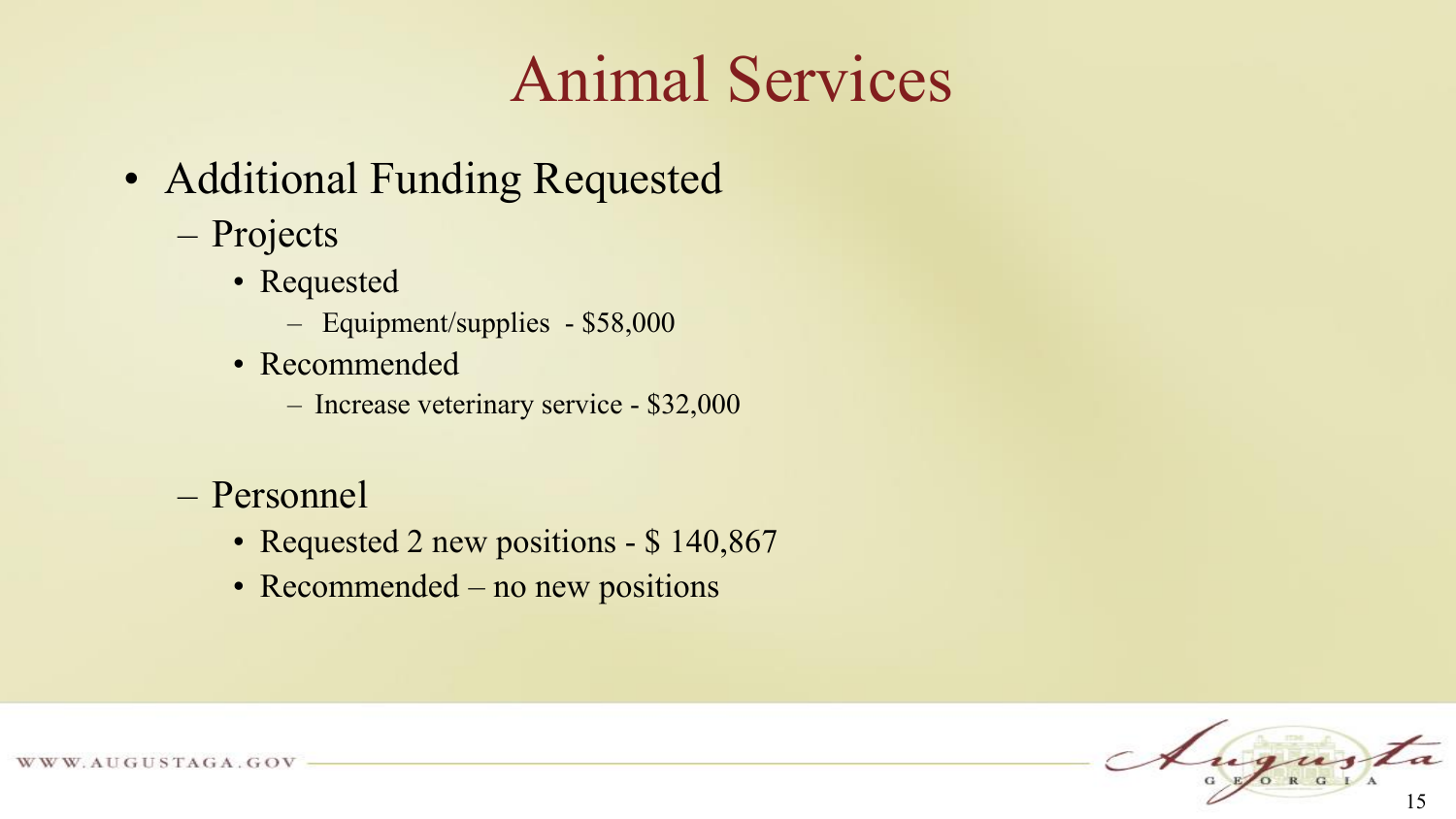#### Fire

- Additional Funding Requested
	- Personnel
		- Requested 9 new positions (net cost) \$ 122,400
		- Recommended 9 new positions (net cost) \$122,400

Positions will be funded in part by reduction in part time salaries Total cost of new positions \$577,120 Reduction part time costs 454,720 Net Cost of new positions \$122,400

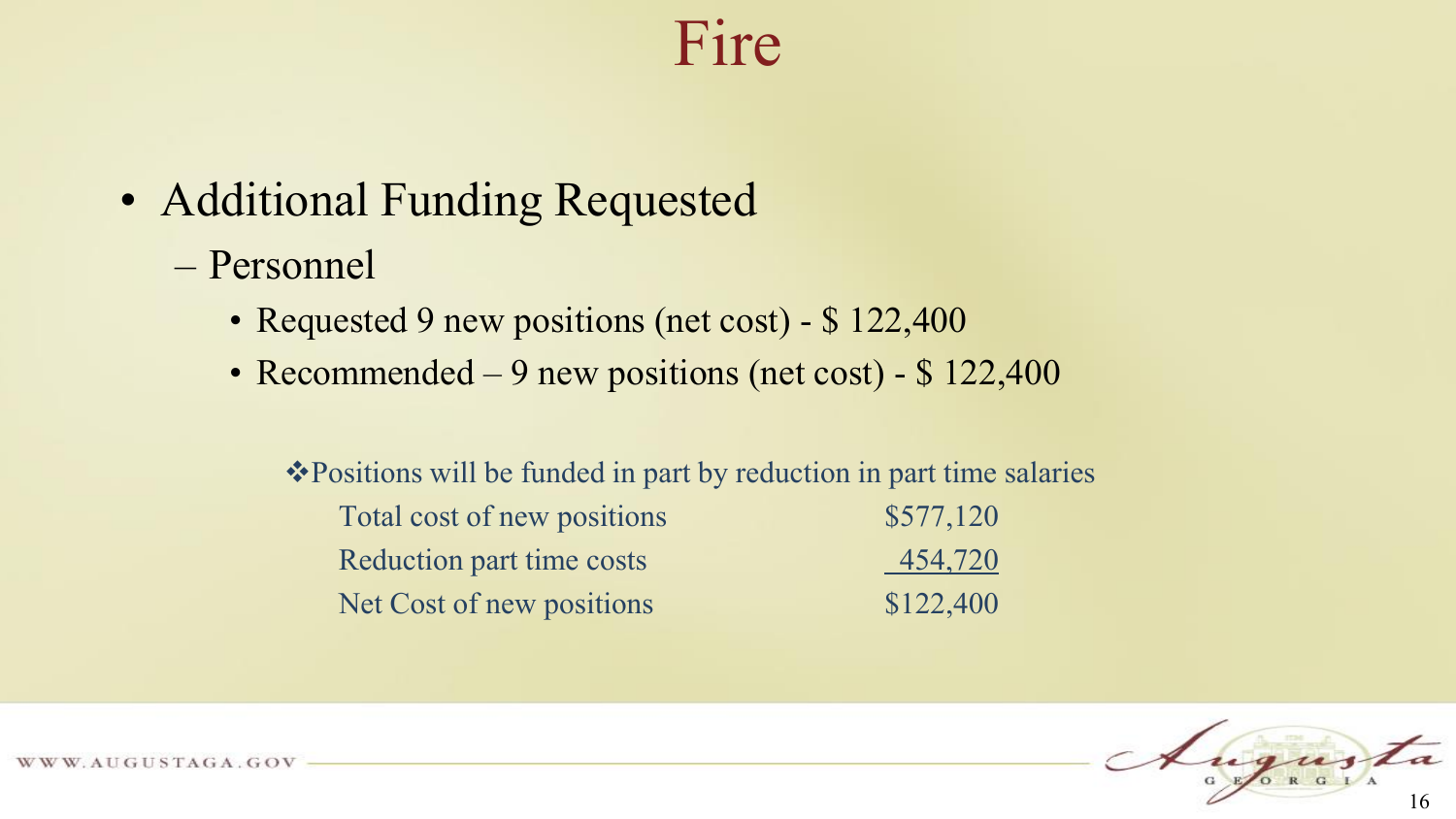### Adjustments to proposed budget

• Change effective date for new hires from April 1 to July 1

| <b>Reductions to proposed budget</b>                                        |         |
|-----------------------------------------------------------------------------|---------|
| New Personnel cost - April 1, 2020<br>\$604,900                             |         |
| New Personnel cost - July 1, 2020<br>468,680                                |         |
| <b>Available funding</b>                                                    | 136,220 |
| <b>Allocation of additional funds</b>                                       |         |
| <b>Reduced Reimbursements from other Counties</b><br>$\mathsf{S}$<br>23,840 |         |
| (6,750)<br>Reduced transfer to Transit for personnel                        |         |
| One additional officer for Marshal<br>25,060                                |         |
| <b>Additional funding - Development Authority of Augusta</b><br>15,000      |         |
| <b>Additional funding - Land Bank Authority</b><br>50,000                   |         |
| <b>Additional Funding - Contingency</b><br>29,070                           |         |
| Total                                                                       | 136,220 |

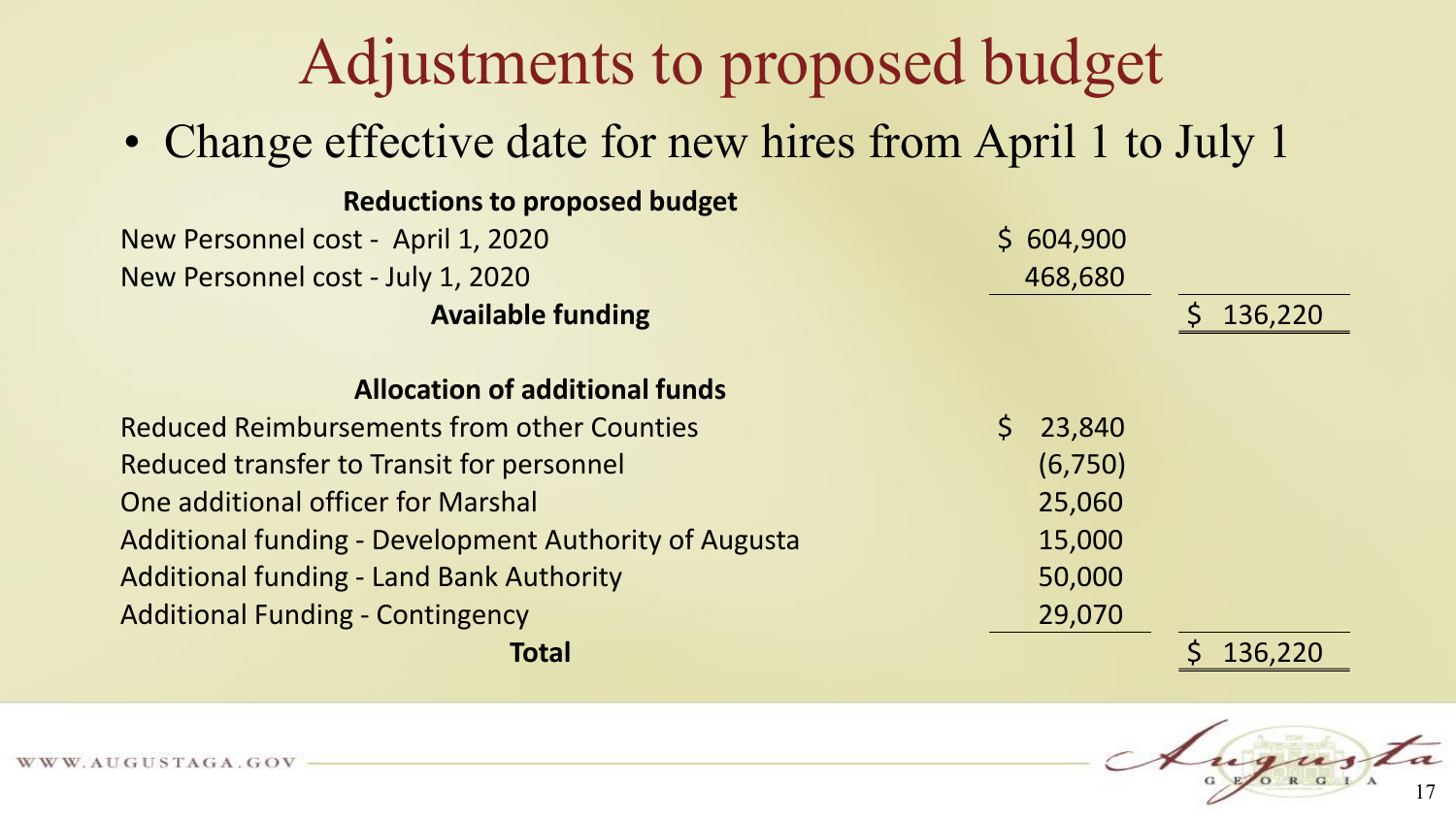#### Budget Calendar

• Commission Work Sessions Wednesday (1:30pm to 3:30pm) November 13, 2019

- 
- Budget Implemented January 1, 2020

• Budget Adopted November 19, 2019